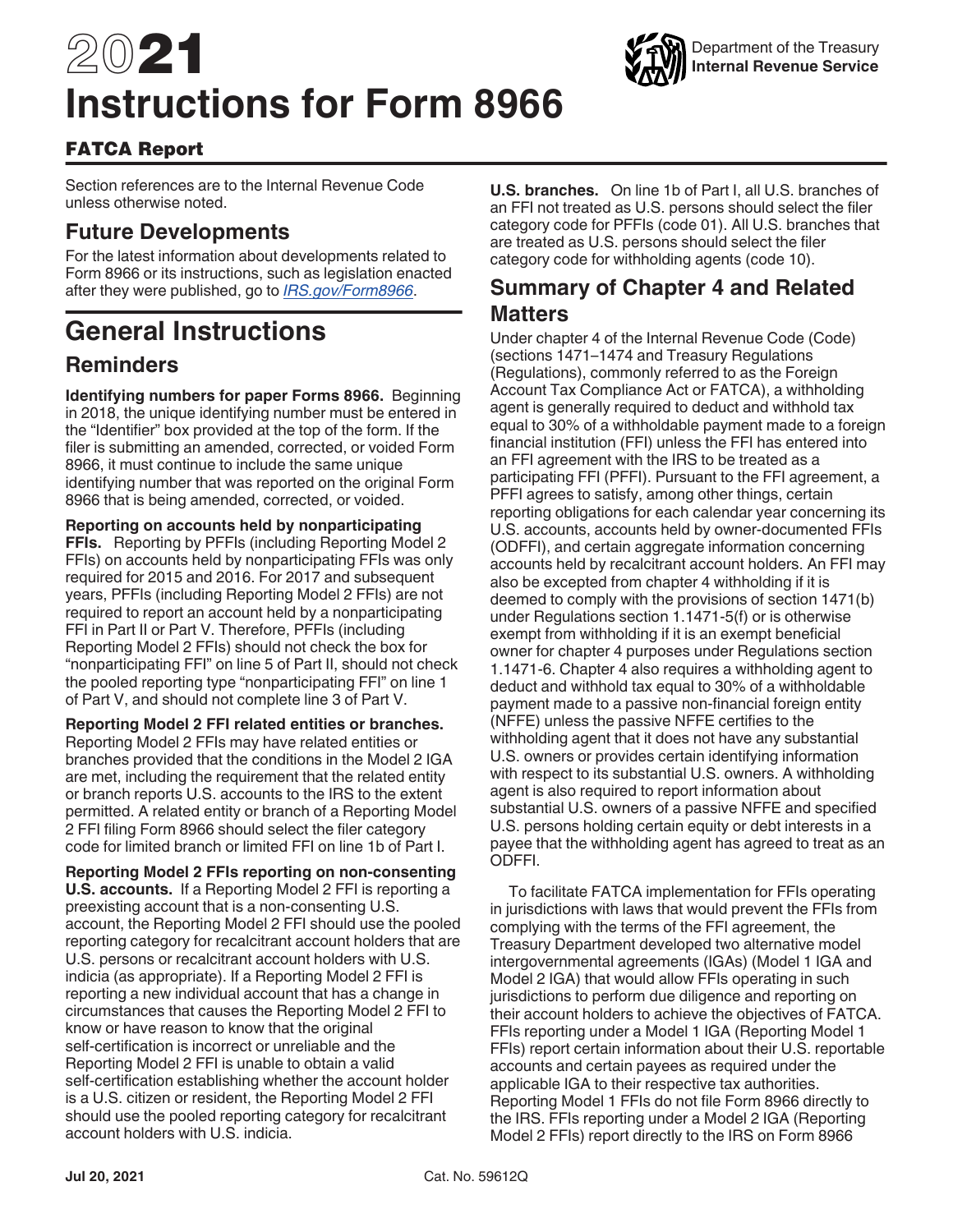certain information about their U.S. accounts and certain aggregate information concerning account holders who do not waive legal restrictions for the FFI to report this information (non-consenting U.S. accounts). Trustee-Documented Trusts subject to a Model 2 IGA are reported by the trustee of the Trustee-Documented Trust.

## **Purpose of Form**

Form 8966 is required to be filed by filers listed under "Who Must File," later, to report information with respect to certain U.S. accounts, substantial U.S. owners of passive NFFEs, specified U.S. persons that own certain debt or equity interests in ODFFIs, and certain other accounts as applicable based on the filer's chapter 4 status. Unless otherwise indicated, Reporting Model 2 FFIs should submit Form 8966 to report on its accounts consistent with instructions for PFFIs.

**Note.** A separate Form 8966 must be filed for each substantial U.S. owner of a passive NFFE and each specified U.S. person owning certain equity or debt interests in an ODFFI, and for each group of accounts of an FFI for which pooled reporting is permitted as described in Part V.

## **Who Must File**

Except as otherwise provided in these instructions, you are required to file Form 8966 if you are one of the following persons.

• **PFFI.** A PFFI must file Form 8966 to report information with respect to U.S. accounts, accounts held by ODFFIs, and accounts held by recalcitrant account holders (based on the pools described in Part V).

• **U.S. branch of an FFI not treated as a U.S. person.**  A U.S. branch of an FFI that is not treated as a U.S. person is subject to the same Form 8966 reporting requirements as a PFFI. See Regulations section 1.1471-4(d)(2)(iii)(C).

• **RDCFFI.** An RDCFFI must file Form 8966 to report a U.S. account for which it has reporting obligations as a condition of its applicable RDCFFI status. See Regulations section  $1.1471-5(f)(1)(i)$  or an applicable Model 2 IGA.

• **Related entity or branch described in an applicable Model 2 IGA.** A related entity or branch described in an applicable Model 2 IGA must file Form 8966 to report a U.S account to the extent permitted under the relevant laws pertaining to the branch or FFI.

• **Reporting Model 2 FFI.** A Reporting Model 2 FFI must file Form 8966 to report information with respect to U.S. accounts, accounts held by ODFFIs, and non-consenting U.S. accounts (based on the pools described in the instructions for Reporting Model 2 FFIs in Part V).

• **Qualified Intermediary (QI), Withholding Foreign Partnership (WP), or Withholding Foreign Trust (WT).**  A QI, WP, or WT must file Form 8966 to report on its accounts, partners, beneficiaries, or owners, as applicable and as provided in its QI, WP, or WT agreement.

• **Direct Reporting NFFE.** A Direct Reporting NFFE must file Form 8966 to report its substantial U.S. owners or report that it has none. See Regulations section 1.1472-1(c)(3).

• **Sponsoring Entity.** A Sponsoring Entity must file Form 8966 to report an account of an FFI or a substantial U.S. owner of a passive NFFE that it has agreed to treat as a Sponsored FFI or a Sponsored Direct Reporting NFFE. See Regulations section 1.1471-4(d)(2)(ii)(C) regarding the reporting required of a Sponsoring Entity acting on behalf of a Sponsored FFI. See Regulations section 1.1472-1(c)(5) regarding the reporting required of a Sponsoring Entity acting on behalf of a Sponsored Direct Reporting NFFE.



*Sponsored FFIs and Sponsored Direct Reporting NFFEs do not need to file Form 8966 if a Sponsoring Entity is reporting on its behalf.*

• **Trustee-Documented Trust.** A trustee of a Trustee-Documented Trust reports on Form 8966 all information required to be reported under an applicable IGA as if it were a Reporting Model 2 FFI with respect to each U.S. account maintained by the Trustee-Documented Trust.

## **Special Rules for Certain Form 8966 Filers**

• **Withholding agents.** A withholding agent that is not an FFI and that makes a withholdable payment to a passive NFFE with a substantial U.S. owner (either directly or indirectly through a flow-through entity that is also a passive NFFE) if the first-mentioned NFFE is the beneficial owner of the payment, or a withholding agent that is a designated withholding agent and that makes a withholdable payment to an ODFFI with a specified U.S. person owning certain equity or debt interests in the ODFFI must report such substantial U.S. owners or specified U.S. persons on Form 8966.

A U.S. payor (other than a U.S. branch) that is a PFFI (including a Reporting Model 2 FFI) or RDCFFI is not required to file Form 8966 to report an account if it reports payments to the account holder on Form 1099 to the extent specified in Regulations section 1.1471-4(d)(2)(iii) (A). With respect to an account held by a passive NFFE with a substantial U.S. owner or an account held by an FFI that the PFFI (including a Reporting Model 2 FFI) has agreed to treat as an ODFFI, the PFFI (including a Reporting Model 2 FFI) or RDCFFI that elects reporting on Form 1099 must still file Form 8966 to report such accounts.



*A withholding agent that is a U.S. payor reporting payments to U.S. non-exempt recipients must*  **Proportance** *report these payments on the appropriate Form 1099 to the extent required under chapter 61. You do not need to file Form 8966 to report these payments.*



*An FFI other than a PFFI, Reporting Model 2 FFI, or RDCFFI that is not required to file Form 8966*  or RDCFFI that is not required to file Form 8966 *chapter 61.*



*Form 8966 is not used to report any tax withheld under chapter 4 to the IRS. A withholding agent may, in addition to Form 8966, also have to file Form 1042, Annual Withholding Tax Return for U.S. Source Income of Foreign Persons, and Form 1042-S, Foreign Person's U.S. Source Income Subject to Withholding, to report any tax withheld under chapter 4.*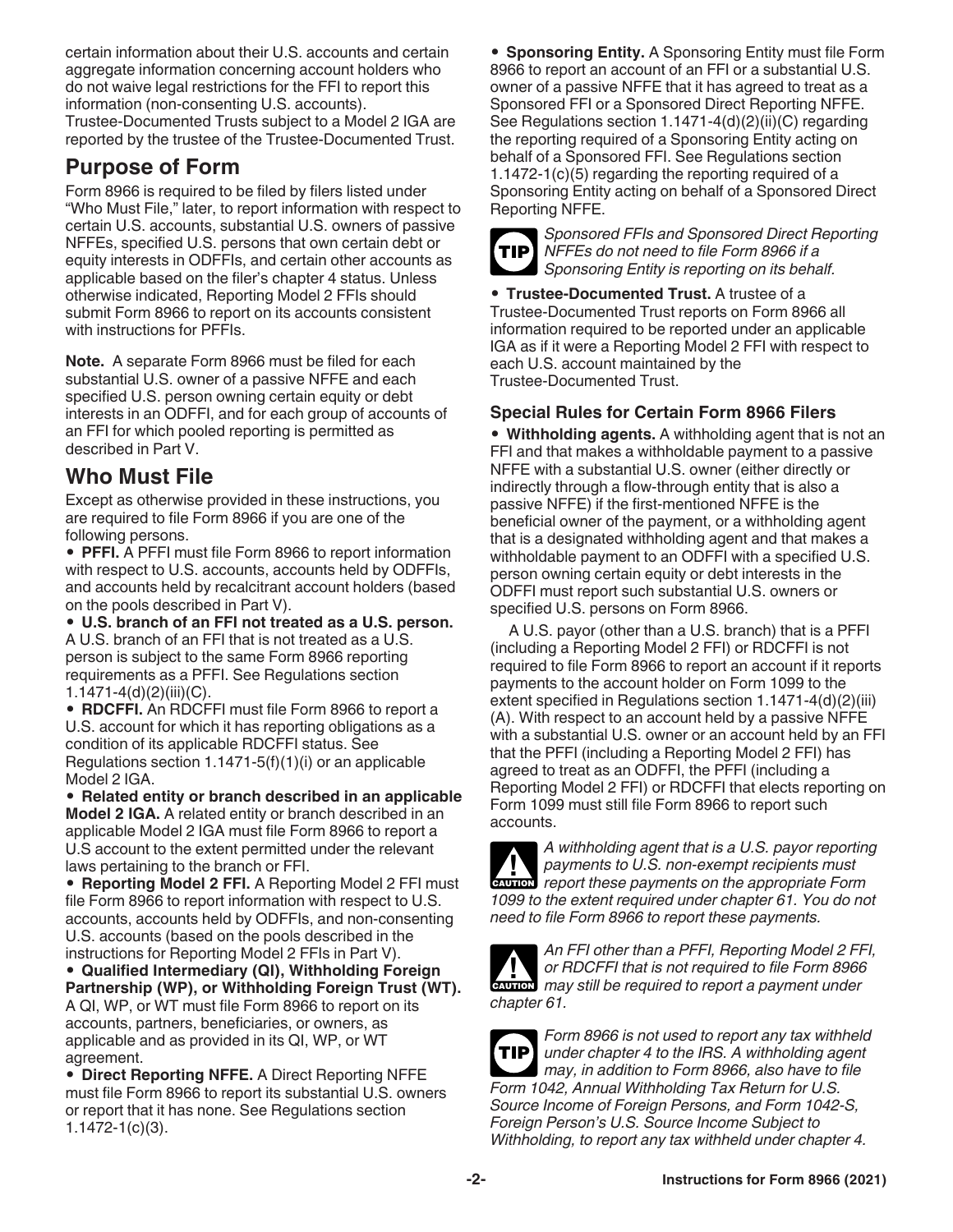*For further information, see Forms 1042, 1042-S, and their instructions.*

• **PFFI (including a Reporting Model 2 FFI) or RDCFFI electing chapter 61 reporting.** A PFFI (including a Reporting Model 2 FFI) or RDCFFI that elects to perform chapter 61 reporting to satisfy its chapter 4 reporting requirements for certain accounts is not required to report on Form 8966 with respect to such an account that is held by a specified U.S. person. Instead, the PFFI (including a Reporting Model 2 FFI) or RDCFFI shall report such account on Form 1099. See Regulations section 1.1471-4(d)(5). With respect to an account held by a passive NFFE with a substantial U.S. owner or an account held by an FFI that the PFFI (including a Reporting Model 2 FFI) or RDCFFI has agreed to treat as an ODFFI, the PFFI (including a Reporting Model 2 FFI) or RDCFFI that elects reporting under chapter 61 must still file Form 8966 to report such accounts.

• **U.S. branch that is treated as a U.S. person.** A U.S. branch that is treated as a U.S. person must file Form 8966 in the same manner as a withholding agent (see earlier). See Regulations sections 1.1471-1(b)(135) and 1.1441-1(b)(2)(iv).

• **Territory Financial Institution that is treated as a U.S. person.** A Territory Financial Institution that is a flow-through entity or that acts as an intermediary with respect to a withholdable payment and that agrees to be treated as a U.S. person must file Form 8966 in the same manner as a withholding agent (see earlier). See Regulations sections 1.1471-1(b)(131) and 1.1471-2(a)(2) (iv).

#### **Combined Reporting Following a Merger or Bulk Acquisition of Accounts**

If a PFFI (including a Reporting Model 2 FFI) (successor) acquires accounts of another PFFI (including a Reporting Model 2 FFI) (predecessor) in a merger or bulk acquisition of accounts, the successor may assume the predecessor's obligations to report the acquired accounts on Form 8966 for the calendar year in which the merger or acquisition occurs, provided the requirements in Regulations section  $1.1471 - 4T(d)(2)(ii)(G)(1)$  through  $(4)$ are satisfied.

## **When, How, and Where To File**

**When to file.** Form 8966 is required to be filed for the 2021 calendar year on or before March 31, 2022. A Reporting Model 2 FFI must file Form 8966 on the same filing dates that apply to a PFFI, unless a different reporting date is specified in an applicable Model 2 IGA.

**Extension of time to file.** An automatic 90-day extension of time to file Form 8966 may be requested. To request an automatic 90-day extension of time to file Forms 8966, file Form 8809-I. See the Instructions for Form 8809-I for where to file that form. You should request an extension as soon as you are aware that an extension is necessary, but no later than the due date for filing Forms 8966. No extension of time to file is permitted for Forms 8966 filed by a Reporting Model 2 FFI to report a non-consenting U.S. account. A Reporting Model 2 FFI should refer to the applicable Model 2 IGA for the due dates for those filings.

Under certain hardship conditions, the IRS may grant an additional 90-day extension to file Form 8966. See Regulations section 1.1471-4(d)(3)(vii). To request an additional 90-day extension of time to file Form 8966, file a second Form 8809-I before the end of the initial extended due date. See the Instructions for Form 8809-I for more information on the requirements for requesting an additional extension for filing Form 8966.

Each branch requesting an automatic or additional extension must file a separate Form 8809-I.

**Electronic filing requirement.** An entity that is a financial institution is required to file Form 8966 electronically, irrespective of the number of Forms 8966 filed. All other entities that file 250 or more Forms 8966 for the calendar year are required to electronically file Forms 8966. To request a waiver from the required filing of Forms 8966 electronically, submit Form 8508-I. Waiver requests should be filed at least 45 days before the due date of the returns. See the instructions for Form 8508-I for where to file and additional information.

**How to file electronically.** Those filing electronically should refer to Pub. 5124 for instructions on how to populate the fields for the electronic Form 8966. These instructions can generally be used to supplement Pub. 5124. Information on how to submit the Form 8966 electronically to the IRS is provided in Pub. 5190 and Pub. 5188.

If you are required to file electronically but fail to do so, and you do not have an approved waiver on record, penalties under sections 6721 through 6724 may apply.

**Where to file paper Form 8966.** If you have received a waiver of the Form 8966 electronic filing requirement from the IRS or are not otherwise required to file Form 8966 electronically, you may send all paper Forms 8966, along with Form 8966-C, Cover Sheet for Form 8966 Paper Submissions, to the following address.

Internal Revenue Service FATCA, Stop 6052 AUSC 3651 South IH 35 Austin, Texas 78741

**More information and updates to Form 8966.** For information about FATCA, including updates to Form 8966 and its instructions, as well as answers to Frequently Asked Questions, go to *[IRS.gov/FATCA](https://www.irs.gov/fatca)*.

## **Definitions**

For detailed information about definitions that apply for purposes of FATCA generally, see Regulations section 1.1471-1(b). A Reporting Model 1 FFI or Reporting Model 2 FFI should also refer to definitions that may apply under an applicable IGA or apply pursuant to any applicable domestic law pertaining to its FATCA obligations. Solely for purposes of filing this Form 8966, the following definitions are provided to help guide filers through the process.

**Account/financial account.** An account or financial account means a financial account described in Regulations section 1.1471-5(b).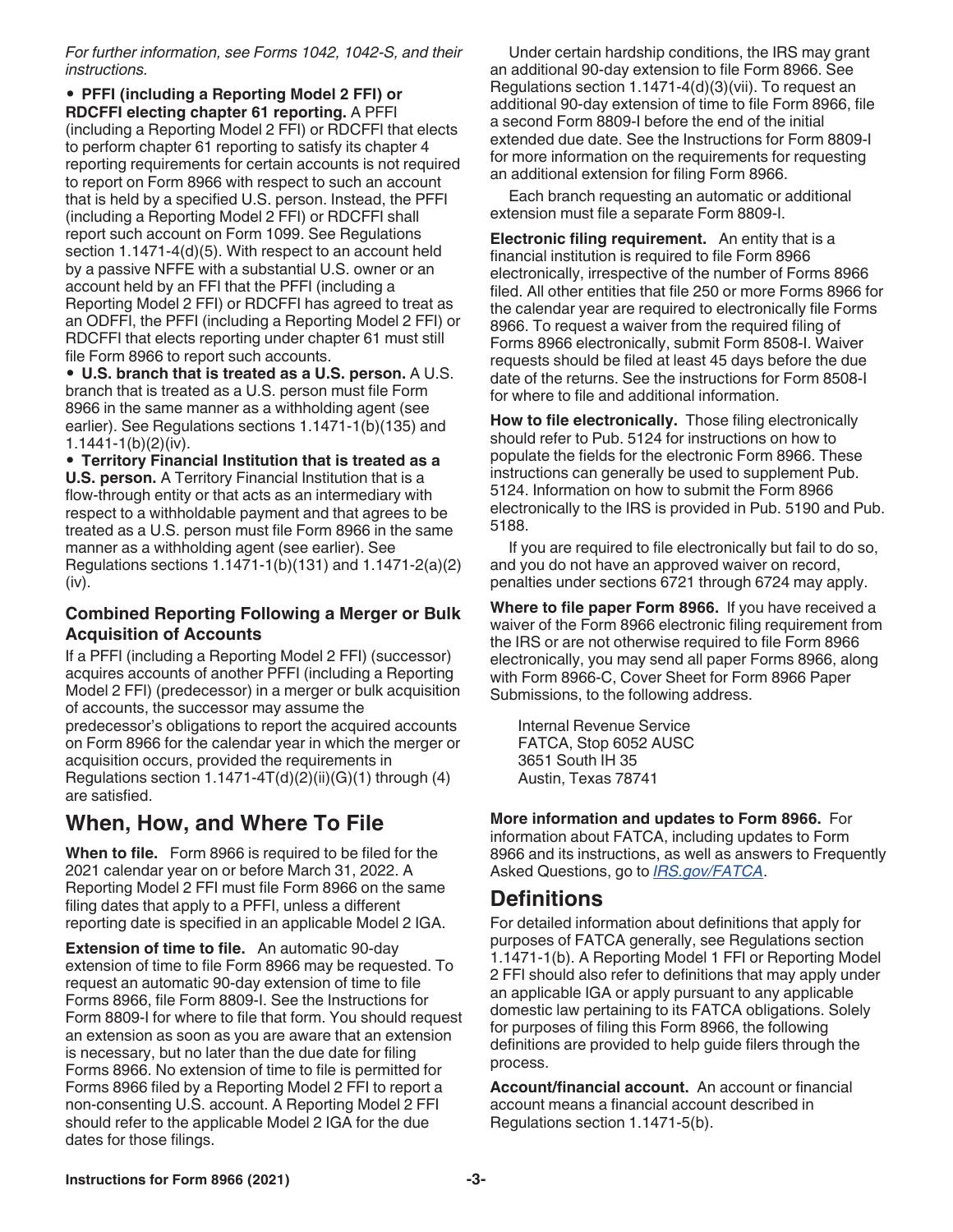**Account holder.** An account holder is the person who holds a financial account, as determined under Regulations section 1.1471-5(a)(3).

**Account maintained by a PFFI or Reporting Model 2 FFI.** An account maintained by a PFFI or Reporting Model 2 FFI means an account that a PFFI or Reporting Model 2 FFI is treated as maintaining under Regulations section 1.1471-5(b)(5).

**Branch.** A branch means a unit, business, or office of a financial institution that is treated as a branch under the regulatory regime of a country or that is otherwise regulated under the laws of a country as separate from other offices, units, or branches of the financial institution, and includes a disregarded entity of a financial institution. A branch includes units, businesses, and offices of a financial institution located in the country (or jurisdiction) in which the financial institution is a resident as well as units, businesses, and offices of a financial institution located in the country in which the financial institution is created or organized. All units, businesses, or offices of a PFFI located in a single country (or jurisdiction), including all disregarded entities located in such single country (or jurisdiction), must be treated as a single branch.

**Branch that maintains an account.** A branch, including a disregarded entity, maintains an account if the rights and obligations of the account holder and the FFI with regard to such account (including any assets held in the account) are governed by the laws of the country of the branch or disregarded entity.

**Direct Reporting NFFE.** A Direct Reporting NFFE is an NFFE that has elected to report its substantial U.S. owners to the IRS pursuant to Regulations section 1.1472-1(c)(3).

**Deemed-compliant FFI.** A deemed-compliant FFI means an FFI that is treated, pursuant to section 1471(b) (2) and Regulations section 1.1471-5(f), as meeting the requirements of section 1471(b).

**Excepted NFFEs.** Excepted NFFEs include NFFEs that are QIs, WPs, and WTs, certain publicly traded corporations (including certain affiliates of such corporations), certain territory entities, active NFFEs, excepted nonfinancial entities, Direct Reporting NFFEs, and Sponsored Direct Reporting NFFEs as described in Regulations section 1.1472-1(c)(1).

**Exempt beneficial owner.** An exempt beneficial owner is any person described in Regulations section 1.1471-6(b) through (g) and includes any person treated as an exempt beneficial owner under an applicable Model 1 IGA or Model 2 IGA.

**Financial institution (FI).** An FI is any institution that is a depository institution, custodial institution, investment entity, insurance company (or holding company of an insurance company) that issues cash value insurance or annuity contracts, or a holding company or treasury center that is part of an expanded affiliated group of certain FFIs, and includes a financial institution as defined under an applicable Model 1 IGA or Model 2 IGA. See Regulations section 1.1471-5(e)(1).

**Foreign financial institution (FFI).** Except as otherwise provided for certain foreign branches of a U.S. financial institution or Territory Financial Institution, an FFI means a financial institution that is a foreign entity. The term foreign financial institution also includes a foreign branch of a U.S. financial institution with a QI Agreement in effect.

**Foreign reportable amount.** The term "foreign reportable amount" means the aggregate amount of foreign source payments described in Regulations section 1.1471-4(d)(4)(iv).

**Global intermediary identification number (GIIN).** A GIIN is a number assigned to a PFFI, Reporting Model 1 FFI, Reporting Model 2 FFI, RDCFFI, and certain other registering entities (for example, a Direct Reporting NFFE). A separate GIIN will be issued to the FFI to identify, among other things, each jurisdiction where the FFI maintains a branch not treated as a limited branch. A Direct Reporting NFFE will be issued only one GIIN, irrespective of where it maintains branches.

**Model 1 IGA.** A Model 1 IGA means an agreement between the United States or the Treasury Department and a foreign government or one or more foreign agencies to implement FATCA through reporting by financial institutions to such foreign government or agency thereof, followed by automatic exchange of the reported information with the IRS. For a list of jurisdictions treated as having an IGA in effect, see *[Treasury.gov/Resource-](http://www.treasury.gov/resource-center/tax-policy/treaties/Pages/FATCA-Archive.aspx)[Center/Tax-Policy/Treaties/Pages/FATCA-Archive.aspx](http://www.treasury.gov/resource-center/tax-policy/treaties/Pages/FATCA-Archive.aspx)*.

**Model 2 IGA.** A Model 2 IGA means an agreement or arrangement between the United States or the Treasury Department and a foreign government or one or more foreign agencies to implement FATCA through reporting by financial institutions directly to the IRS in accordance with the requirements of the FFI agreement, as modified by an applicable Model 2 IGA, supplemented by the exchange of information between such foreign government or agency thereof and the IRS. For a list of jurisdictions treated as having an IGA in effect, see *[Treasury.gov/Resource-Center/Tax-Policy/Treaties/](http://www.treasury.gov/resource-center/tax-policy/treaties/Pages/FATCA-Archive.aspx) [Pages/FATCA-Archive.aspx](http://www.treasury.gov/resource-center/tax-policy/treaties/Pages/FATCA-Archive.aspx)*.

**Non-consenting U.S. account.** For purposes of a Reporting Model 2 FFI, a non-consenting U.S. account shall have the meaning that it has under an applicable Model 2 IGA.

**Non-financial foreign entity (NFFE).** A non-financial foreign entity (NFFE) is a foreign entity that is not a financial institution. An NFFE includes a territory NFFE as defined in Regulations section 1.1471-1(b)(132) and a foreign entity treated as an NFFE pursuant to a Model 1 IGA or Model 2 IGA.

**Nonparticipating FFI.** A nonparticipating FFI is an FFI other than a PFFI, a deemed-compliant FFI, or an exempt beneficial owner.

**Nonreporting FI.** A nonreporting FI means an entity that is resident in or established in a jurisdiction that has in effect a Model 1 IGA or Model 2 IGA and that is treated as a nonreporting FI in Annex II of the applicable Model 1 IGA or Model 2 IGA or that is otherwise treated as a deemed-compliant FFI or an exempt beneficial owner under Regulations sections 1.1471-5 or 1.1471-6.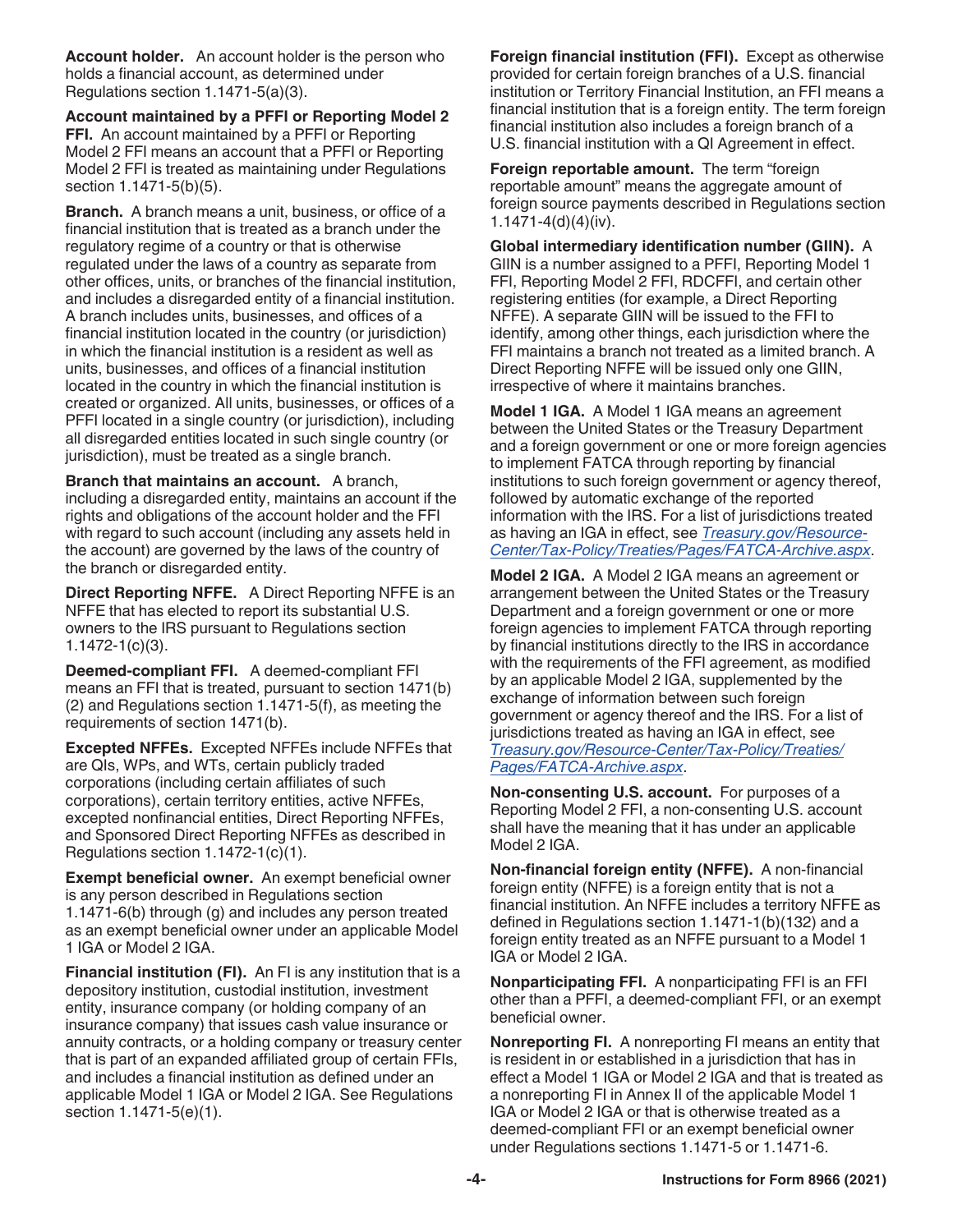**Owner-documented FFI (ODFFI).** An ODFFI is an FFI described in Regulations section 1.1471-5(f)(3).

**Participating FFI (PFFI).** A PFFI is an FFI that has agreed to comply with the requirements of an FFI agreement with respect to all branches of the FFI, other than a branch that is a reporting Model 1 FFI or a U.S. branch. The term PFFI also includes an FFI or branch of an FFI described in a Model 2 IGA that has agreed to comply with the requirements of an FFI agreement with respect to a branch, and a QI branch of a U.S. financial institution, unless such branch is a reporting Model 1 FFI.

**Passive NFFE.** A passive NFFE is an NFFE that is not an excepted NFFE. With respect to a Reporting Model 2 FFI filing this Form 8966 to report its accounts and payees, a passive NFFE is an NFFE that is not an active NFFE (as defined in the applicable Model 2 IGA).

**Pooled reporting.** For purposes of this form, a PFFI is permitted to report recalcitrant account holders (or, with respect to a Reporting Model 2 FFI, non-consenting U.S. accounts) on an aggregate basis in a reporting pool rather than report specific account holder information. With respect to recalcitrant account holders, a reporting pool consists of account holders that fall within a particular type described in Regulations section 1.1471-4(d)(6). With respect to non-consenting U.S. accounts, see *Accounts and Withholdable Payments Required To Be Reported—Accounts for which pooled reporting is permitted*, later.

**Qualified Intermediary (QI), Withholding Foreign Partnership (WP), Withholding Foreign Trust (WT).** A QI is a foreign entity (or foreign branch of a U.S. financial institution) that has in effect a QI agreement with the IRS. A WP is a foreign partnership that has in effect a withholding foreign partnership agreement with the IRS. A WT is a foreign trust that has in effect a withholding foreign trust agreement with the IRS.

**Recalcitrant account holder.** A recalcitrant account holder is an account holder (other than an account holder that is an FFI) of a PFFI or registered deemed-compliant FFI that has failed to provide the FFI maintaining its account with the information required under Regulations section 1.1471-5(g).

**Registered deemed-compliant FFI (RDCFFI).** A registered deemed-compliant FFI is an FFI described in Regulations section 1.1471-5(f)(1), and includes a Reporting Model 1 FFI, a QI branch of a U.S. financial institution that is a Reporting Model 1 FFI, and a nonreporting FI treated as a registered deemed-compliant FFI under a Model 2 IGA.

**Related entity or branch of a Reporting Model 2 FFI.**  A related entity or branch of a Reporting Model 2 FFI is an entity or branch treated as a nonparticipating FFI under Article 3(5) of the Model 2 IGA (or any analogous provision in an applicable Model 2 IGA).

**Reporting Model 1 FFI.** A Reporting Model 1 FFI is an FI, including a foreign branch of a U.S. financial institution, treated as a reporting financial institution under a Model 1 IGA.

**Reporting Model 2 FFI.** A Reporting Model 2 FFI is an FI or branch of an FI treated as a reporting financial institution under a Model 2 IGA.

**Specified U.S. person.** A specified U.S. person is any U.S. person described in Regulations section 1.1473-1(c).

**Sponsored Direct Reporting NFFE.** A Sponsored Direct Reporting NFFE is a Direct Reporting NFFE that has a Sponsoring Entity perform due diligence and reporting requirements on behalf of the Sponsored Direct Reporting NFFE as described in Regulations section 1.1472-1(c)(5).

**Sponsored FFI.** A Sponsored FFI is an FFI that is an investment entity, a controlled foreign corporation, or a closely held investment vehicle that has a Sponsoring Entity that performs certain due diligence, withholding, and reporting obligations on behalf of the Sponsored FFI.

**Sponsoring Entity.** A Sponsoring Entity is an entity that has registered with the IRS to perform the due diligence, withholding, and reporting obligations of one or more Sponsored FFIs or Sponsored Direct Reporting NFFEs.

**Substantial U.S. owner.** A substantial U.S. owner is a specified U.S. person described in Regulations section 1.1473-1(b). For purposes of filing this form, a Reporting Model 2 FFI reporting an account held by a passive NFFE should substitute the term "controlling person that is a specified U.S. person" for "substantial U.S. owner" and refer to the applicable Model 2 IGA for the definition of controlling person. A territory NFFE that is not an excepted NFFE determines its substantial U.S. owners by applying the 10% threshold in Regulations section 1.1473-1(b)(1).

**Territory Financial Institution.** A Territory Financial Institution is a financial institution that is incorporated or organized under the laws of any U.S. territory, excluding a territory entity that is a financial institution only because it is an investment entity.

**Territory Financial Institution treated as a U.S. person.** A Territory Financial Institution treated as a U.S. person means a Territory Financial Institution treated as a U.S. person under Regulations section 1.1471-3(a)(3)(iv).

**Trustee-Documented Trust.** A Trustee-Documented Trust is a trust described as such in a Model 1 IGA or Model 2 IGA.

**U.S. account.** A U.S. account is any account held by one or more specified U.S. persons. A U.S. account also includes any account held by a passive NFFE that has one or more substantial U.S. owners, or in the case of a Reporting Model 2 FFI, any account held by a passive NFFE that has one or more controlling persons that are specified U.S. persons. See Regulations section 1.1471-5(a) and an applicable Model 2 IGA.

**U.S. branch treated as a U.S. person.** A U.S. branch treated as a U.S. person is a U.S. branch that is treated as a U.S. person under Regulations section 1.1441-1(b)(2)  $(iv)(A)$ .

**Withholding agent.** With respect to a withholdable payment, a withholding agent is a person described in Regulations section 1.1473-1(d).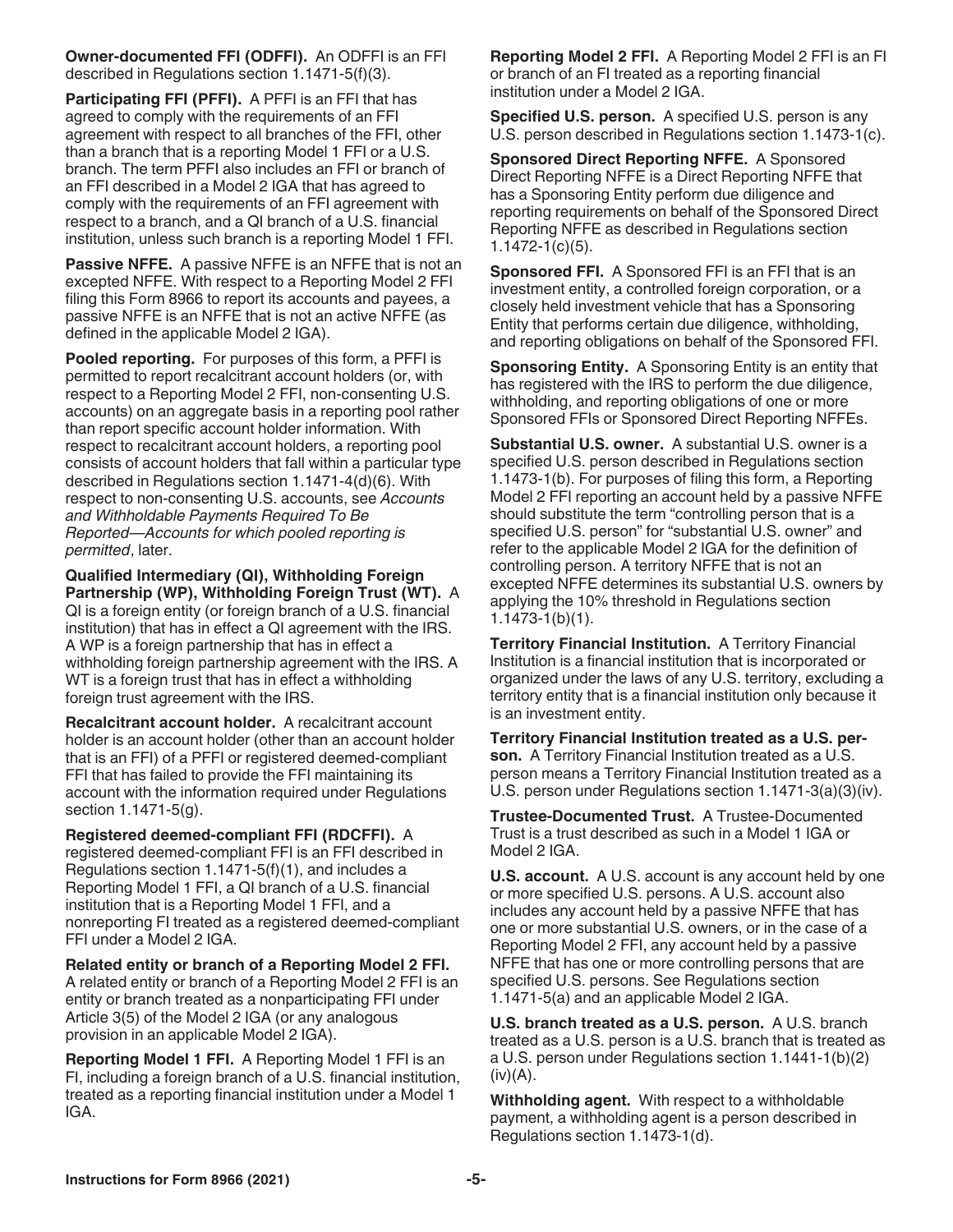**Withholdable payment.** A withholdable payment is a payment described in Regulations section 1.1473-1(a).

## **Accounts and Withholdable Payments Required To Be Reported**

**Accounts to be reported.** A PFFI, Reporting Model 2 FFI, or RDCFFI required to report as if it is a PFFI must file a separate Form 8966 annually for each account required to be reported, or for each group of accounts for which pooled reporting is permitted, in accordance with the FFI agreement and Regulations section 1.1471-4(d). Such an FFI must report with respect to accounts required to be reported that are maintained at any time during each calendar year. This includes accounts that the FFI is required to treat as U.S. accounts or accounts held by ODFFIs, including accounts that are identified as U.S. accounts following a change in circumstances during such year or due to the expiration during such year of the time period provided in the applicable due diligence procedures for documenting the account holder. Such an FFI must also report accounts that are treated as held by recalcitrant account holders at the end of the calendar year. If an account holder rolls over the amounts in one account into another account (of the same or different type) with the same FFI during the calendar year, do not report the account twice. Form 8966 reporting is required for the following accounts.

• U.S. account maintained by a PFFI, Reporting Model 2 FFI, or RDCFFI required to report as if it is a PFFI, that is held by a specified U.S. person, and for each substantial U.S. owner (or, in the case of a Reporting Model 2 FFI, each controlling person that is a specified U.S. person) of a passive NFFE for which the FFI maintains the account. File a separate Form 8966 for each substantial U.S. owner (or controlling person) of a passive NFFE (as determined under the Regulations or an applicable Model 2 IGA) that is a specified U.S. person.

**Note.** See Regulations section 1.1471-5(b) for details on the types of accounts potentially subject to reporting, including depository accounts, custodial accounts, equity or debt interests in certain types of financial institutions, and certain cash value insurance or annuity contracts. Exceptions are provided, including for individual deposit accounts with a balance or value less than \$50,000 (unless an election is made to forego the exception) and for certain retirement and other accounts. See Regulations sections 1.1471-5(a)(4) and 1.1471-5(b)(2). Also see Regulations section 1.1471-5(a)(3) concerning who is considered the account holder where the listed holders are certain trusts or agents, or when an account is jointly held.

• Account held by an ODFFI as defined in Regulations section 1.1471-5(f)(3). File a separate Form 8966 to report for each specified U.S. person that owns certain equity or debt interests in the ODFFI described in Regulations sections  $1.1471-3(d)(6)(iv)(A)(1)$  and (2) and 1.1471-4(d)(2)(iii)(D) (excluding certain indirect owners described in Regulations section 1.1471-5(f)(3)(ii)(E)). • Account maintained by a Trustee-Documented Trust

that is a nonreporting Model 2 FFI as defined in the applicable Model 2 IGA. The trustee files a Form 8966 to report each U.S. account (within the meaning of the Model 2 IGA) of the Trustee-Documented Trust.

• Account held by a Territory Financial Institution not treated as a U.S. person. File a separate Form 8966 with respect to each specified U.S. person or substantial U.S. owner of a passive NFFE for which the Territory Financial Institution acts as an intermediary or is a flow-through entity and provides the PFFI (including a Reporting Model 2 FFI) with the information and documentation required under Regulations section 1.1471-3(c)(3)(iii)(G). See Regulations section  $1.1471-4(d)(2)(ii)(B)(2)$ .

• Accounts for which pooled reporting is permitted. PFFIs may report accounts held by the following persons on a Form 8966 by pooled reporting type: recalcitrant account holders with U.S. indicia, recalcitrant account holders without U.S. indicia, recalcitrant account holders that are U.S. persons, recalcitrant account holders that are passive NFFEs, and recalcitrant account holders of dormant accounts. See Regulations section 1.1471-4(d) (6). A Reporting Model 2 FFI, under the terms of the Model 2 IGA, is required to report certain aggregate information regarding accounts it is required to treat as non-consenting U.S. accounts on Form 8966. If a Reporting Model 2 FFI is reporting a preexisting account that is a non-consenting U.S. account, the Reporting Model 2 FFI should use the pooled reporting category for recalcitrant account holders that are U.S. persons or recalcitrant account holders with U.S. indicia (if the Reporting Model 2 FFI treats the account as a U.S. account based on U.S. indicia as permitted under Annex I of the Model 2 IGA). If a Reporting Model 2 FFI is reporting a new individual account that has a change in circumstances that causes the Reporting Model 2 FFI to know or have reason to know that the original self-certification is incorrect or unreliable and the Reporting Model 2 FFI is unable to obtain a valid self-certification establishing whether the account holder is a U.S. citizen or resident, the Reporting Model 2 FFI should use the pooled reporting category for recalcitrant account holders with U.S. indicia. (See *Specific Instructions, Part V, Pooled Reporting Type.*)

**Account information to be reported.** The following information is reported on Form 8966. See *Specific Instructions*, later, to determine the information you are required to report based on your filing status.

• **Account held by specified U.S. persons.**  Identification of the account holder (name, address, and U.S. TIN), account number, account balance or value, certain enumerated payments with respect to the account (described in Part IV), and such other information as may be required on Form 8966 or by these instructions. See Regulations section 1.1471-4(d)(3)(ii).

• **Account held by passive NFFE.** With respect to a passive NFFE, on a separate Form 8966 for each substantial U.S. owner, the name and address of the NFFE, the identification of the substantial U.S. owner (name, address, and U.S. TIN), account number, account balance or value, certain enumerated payments with respect to the account (described in Part IV), and such other information as may be required on Form 8966 or by these instructions. See Regulations section 1.1471-4(d) (3)(iii).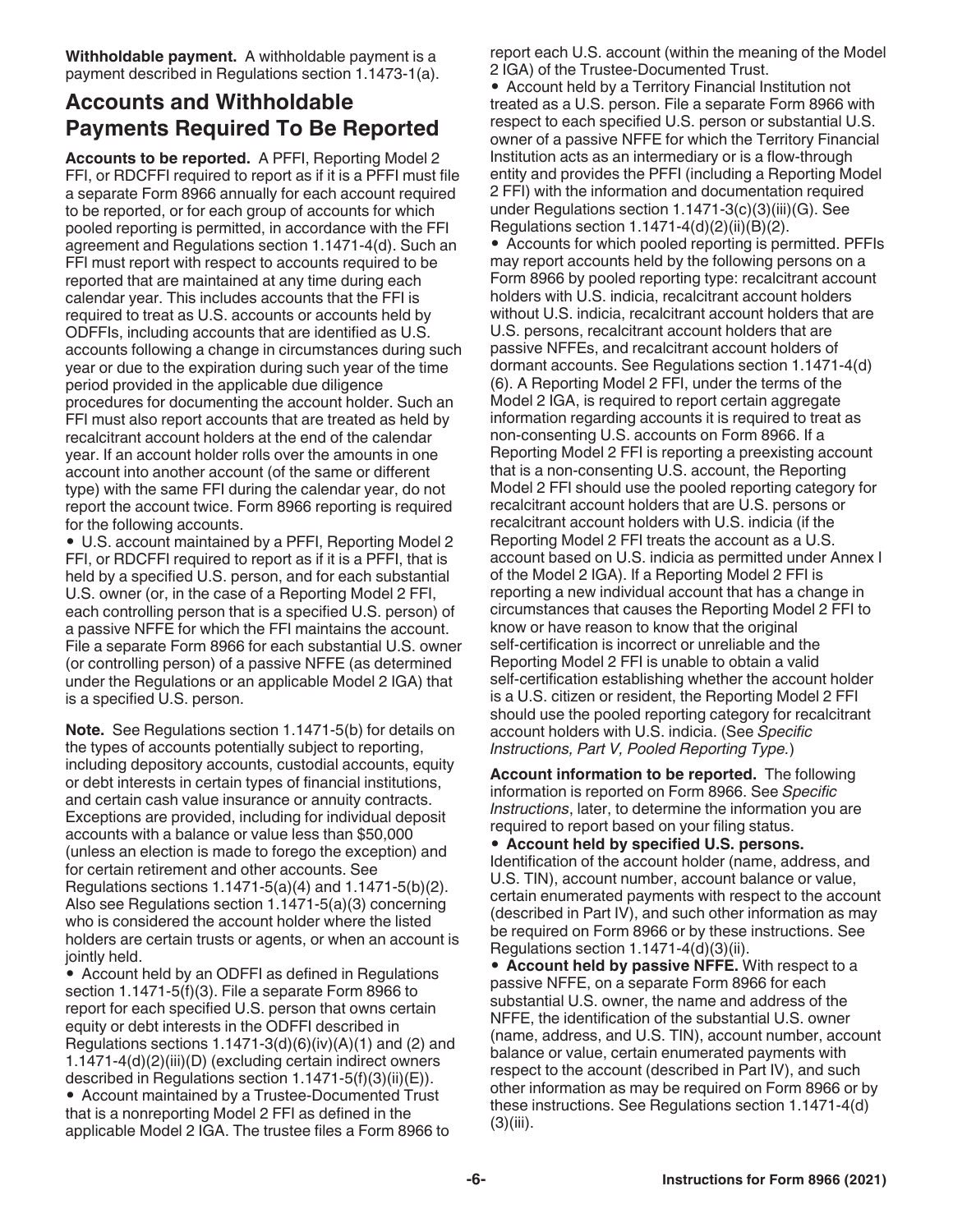• **Account held by ODFFI.** With respect to an account held by an ODFFI, the name and address of the ODFFI and, with respect to each specified U.S. person that owns certain equity or debt interests in the ODFFI described in Regulations section  $1.1471-3(d)(6)(iv)(A)(1)$  and  $(2)$ (excluding certain indirect owners described in Regulations section 1.1471-5(f)(3)(ii)(E)), identification of the specified U.S. person (name, address, and TIN), account number, account balance or value, certain enumerated payments with respect to the account (described in Part IV), and such other information as may be required on Form 8966 or by these instructions. A separate Form 8966 must be filed for each such specified U.S. person. See Regulations sections 1.1471-3(d)(6)(iv)  $(A)(1)$  and  $(2)$ , and  $1.1471-4(d)(3)(iv)(B)$ .

• **Accounts held by recalcitrant account holders.**  Report the number of accounts included in the reporting pool and the aggregate account balance or value for such accounts.

#### **Withholding Agent Reporting**

A withholding agent (other than an FFI reporting accounts maintained by such FFI under the account reporting rules described earlier in *Accounts and Withholdable Payments Required To Be Reported*), files Form 8966 to report the following in connection with a withholdable payment. • **Amounts paid to an ODFFI.** With respect to each ODFFI payee, on a separate Form 8966 for each specified U.S. person that owns certain equity or debt interests in the ODFFI described in Regulations section  $1.1471-3(d)(6)(iv)(A)(1)$  and (2) (excluding certain indirect owners described in Regulations section 1.1471-5(f)(3)(ii) (E)), identification of the ODFFI and specified U.S. person (name, address, and TIN), total of all withholdable payments made to the ODFFI, account balance or value, and such other information as may be required on Form 8966 or by these instructions. A withholding agent is not required to report on Form 8966 on a withholdable

payment made to a PFFI (including a Reporting Model 2 FFI) or a Reporting Model 1 FFI that is allocated to a payee that is an ODFFI on an FFI withholding statement when the PFFI (including a Reporting Model 2 FFI) or Reporting Model 1 FFI includes on the statement the certification described in Regulations section 1.1471-3(c)  $(3)(iii)(B)(2)(v)$ , provided that the withholding agent does not know or have reason to know that the certification is incorrect or unreliable. See Regulations section 1.1474-1(i)(2).

• **Amounts paid to a passive NFFE.** With respect to a passive NFFE payee, on a separate Form 8966 for each specified U.S. person that is a substantial U.S. owner (or, in the case of a Reporting Model 2 FFI, controlling person), identification of the NFFE and each substantial U.S. owner (name, address, and TIN), total of all withholdable payments made to the NFFE, and such other information as may be required on Form 8966 or by these instructions. A withholding agent is not required to report on Form 8966 on a withholdable payment made to a PFFI (including a Reporting Model 2 FFI) or an RDCFFI that is allocated to a payee that is a passive NFFE with one or more substantial U.S. owners on an FFI withholding statement when the PFFI (including a Reporting Model 2 FFI) or RDCFFI includes on the statement the certification described in Regulations section 1.1471-3(c)(3)(iii)(B)(2) (iv), provided the withholding agent does not know or have reason to know that the certification is incorrect or unreliable. See Regulations section 1.1474-1(i)(1).

## **Specific Instructions**

## **Before You Begin**

There are five parts to Form 8966. A filer completes only the relevant parts of the form applicable for that filer, as set forth in the following chart.

| <b>FILER</b>             | <b>SEPARATE FORM 8966 FOR EACH</b>                                                                                                                           | <b>COMPLETE PARTS</b> |
|--------------------------|--------------------------------------------------------------------------------------------------------------------------------------------------------------|-----------------------|
| <b>PFFI</b>              | U.S. account held by a specified U.S. person                                                                                                                 | I, II, and IV         |
|                          | Substantial U.S. owner (or, in the case of a Reporting Model 2 FFI,<br>controlling person) of a passive NFFE (passive NFFE is holder of the U.S.<br>account) | I, II, III, and IV    |
|                          | Specified U.S. person owning certain equity or debt interests in an ODFFI<br>for which you act as a designated withholding agent                             | I, II, III, and IV    |
|                          | Pooled reporting for recalcitrant account holders (or non-consenting U.S.<br>accounts)                                                                       | I and V               |
| <b>WITHHOLDING AGENT</b> | Specified U.S. person owning certain equity or debt interests in an ODFFI<br>to which the withholding agent makes a withholdable payment                     | I, II, III, and IV    |
|                          | Substantial U.S. owner of a passive NFFE to which the withholding agent<br>makes a withholdable payment                                                      | I, II, III, and IV    |
| DIRECT REPORTING NFFE    | Substantial U.S. owner of a direct reporting NFFE                                                                                                            | I, III, and IV        |

## **Form 8966 Completion**

**Special instructions for filers not specifically listed in chart.** For purposes of applying the specific instructions (including this chart), a withholding agent includes a U.S. branch or Territory Financial Institution treated as a U.S. person. A Reporting Model 2 FFI files consistent with the

requirements of a PFFI unless otherwise indicated. A Sponsoring Entity of a Sponsored FFI files under the requirements of a PFFI. A RDCFFI files under the requirements of a PFFI with respect to an account it is required to report as a condition of its deemed-compliant status. A trustee of a Trustee-Documented Trust files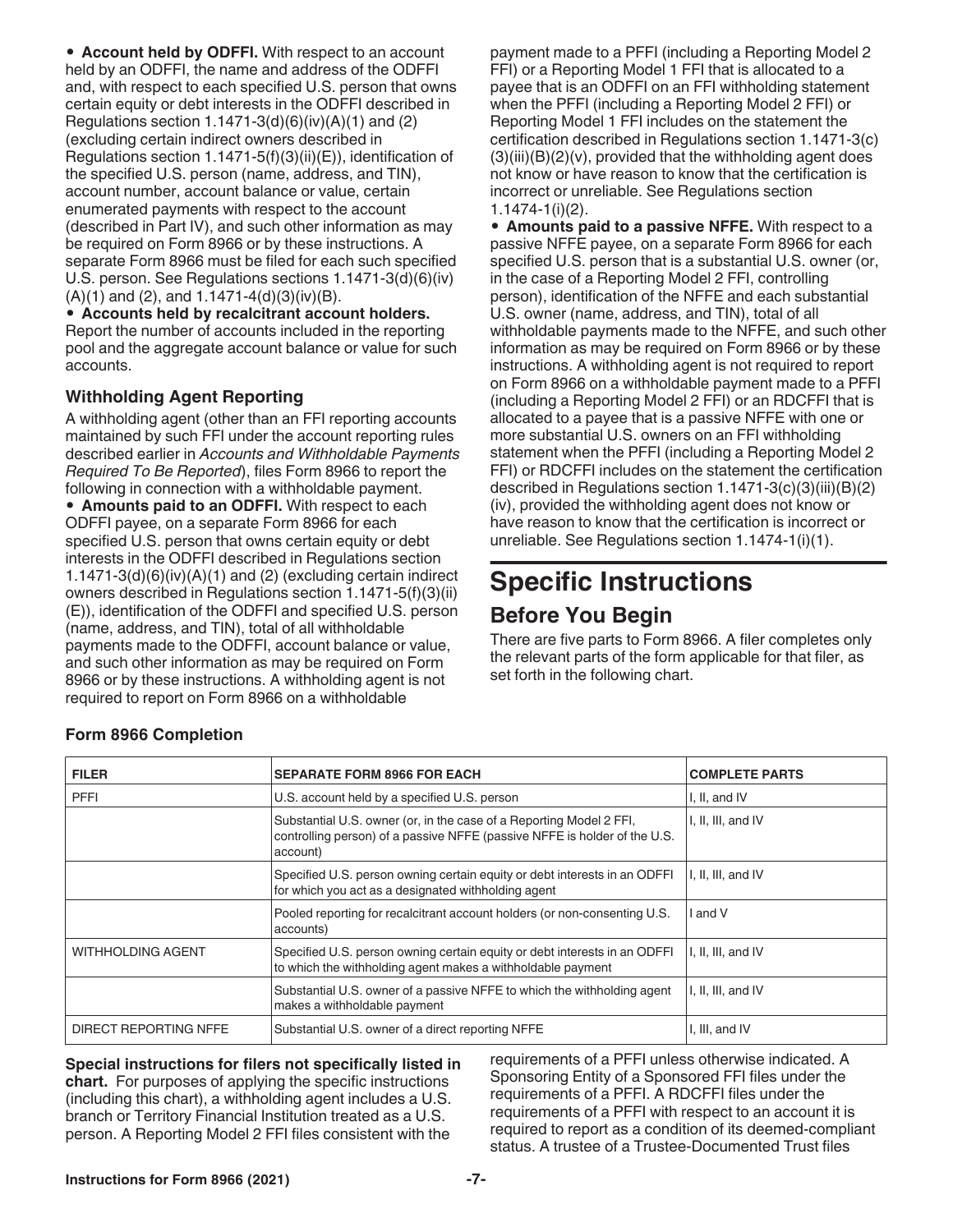under the requirements of a PFFI. A Sponsoring Entity of a Sponsored Direct Reporting NFFE files under the requirements of a Direct Reporting NFFE. A related entity or branch described in an applicable Model 2 IGA, to the extent it is permitted to report, files under the requirements of a PFFI unless otherwise indicated. Entities filing consistent with a PFFI should substitute their chapter 4 status for PFFI where that term is used in the instructions, except as otherwise noted.

**Amount and character of payments.** The amount and character of payments made with respect to an account may be determined under the same principles that the filer uses to report information on resident account holders to its domestic tax authority. Thus, the amount and character of items of income required to be reported need not be determined in accordance with U.S. federal tax principles. If any type of payment is not reported to domestic tax authorities, such amounts may be determined in the same manner as used for reporting to the account holder. Otherwise, reporting must either be in accordance with U.S. federal tax principles, or with any reasonable method consistent with the accounting principles applied by the PFFI. IRS consent is required to change such method, except that a change to rely on U.S. federal income tax principles is automatically permitted. See Regulations section 1.1471-4(d)(4)(iv)(E).

**Currency translation.** Account balance or value, and any reportable payment, may be reported in U.S. dollars or in the currency in which the account or payment is denominated. In the case of an account, or payments denominated in multiple currencies, the filer may elect to report the account balance or value, or payments, in a currency in which the account or payments are denominated and is required to identify the currency, including the applicable currency code, in which the account is reported. See Regulations section 1.1471-4(d) (4)(iv)(B) and (F). If an account balance or payment is reported in U.S. dollars, the filer must calculate the amount in the manner described in Regulations section 1.1471-5(b)(4).

**Rounding off to whole currency amounts.** You may round fractional currency amounts up (or down) to the closest non-fractional (whole) currency amount. If the fractional currency amount is equal to or greater than half the value of the basic currency unit, round up to the next whole currency amount. If the fractional currency amount is less than half the value of the basic currency unit, round down to the next whole currency amount. If you choose to round currency amounts, you must round all currency amounts reported.

The following illustrates the application of this rule to U.S. dollar amounts. To round off amounts to the nearest whole dollar, drop amounts under 50 cents and increase amounts from 50 to 99 cents to the next dollar. For example, \$1.39 becomes \$1 and \$2.50 becomes \$3. If you have to add two or more amounts to figure the amount to enter on a line, include cents (your fractional currency amount) when adding and only round off the total.

**Correcting a previously filed Form 8966: Corrected, Amended, and Voided Reports.** If you are filing Form

8966 to correct or amend a previously filed Form 8966, submit the corrected information on the Form 8966 applicable to the year of the initial reporting as follows.

**Corrected report.** If you are filing Form 8966 to correct information submitted to the IRS in a previously filed Form 8966 *in response to an IRS notification*, complete Form 8966 containing the corrected information as if it were the original Form 8966 for the year in question and check the box "Corrected report." You do not need to include a copy of the originally filed Form 8966 marked "Voided report" with the corrected Form 8966.

*If the Form 8966 that you are correcting was filed electronically with the IRS, then the corrected*  **Properties also be filed electronically with the IRS, then the corrected<br>
<b>EXUTION** Form 8966 must also be filed electronically with *the IRS. If the Form 8966 that you are correcting was filed in paper format with the IRS, then the corrected Form 8966 must also be filed in paper format with the IRS. Failure to follow this rule will result in your corrected Form 8966 not being processed by the IRS.*

**Amended report.** If you are filing Form 8966 to correct a previously filed Form 8966 and you have not been contacted by the IRS, complete Form 8966 containing the corrected information as if it were the original Form 8966 and check the box "Amended report." A copy of the Form 8966 as originally filed with the IRS, updated by checking the "Voided report" box, must be filed with the amended Form 8966.

*If the Form 8966 that you are amending was filed electronically with the IRS, then the amended*  **Properties And accompanying voided Form 8966**<br> **EXECUTION** Form 8966 and accompanying voided Form 8966 *must be filed electronically with the IRS. If the Form 8966 that you are amending was filed in paper format with the IRS, then the amended Form 8966 and accompanying voided Form 8966 must be filed in paper format with the IRS. Failure to follow this rule will result in your amended Form 8966 not being processed by the IRS.*

**Voided report.** If you are filing an amended report, also file a copy of the Form 8966 as originally filed with the IRS, updated by checking the "Voided report" box.

**No accounts to report.** A Direct Reporting NFFE or a Sponsoring Entity reporting on behalf of a Sponsored Direct Reporting NFFE that has no substantial U.S. owners to report during the calendar year should check this box and complete Part I only. This box is optional for filers other than Direct Reporting NFFEs and Sponsoring Entities filing on behalf of a Sponsored Direct Reporting NFFE.

**Identifier.** Filers submitting paper Forms 8966 must assign a unique identifying number to each Form 8966 they file. The identifying number must be numeric (for example, 001) and must be exactly three digits. Enter the three-digit identifying number in the box for "Identifier" at the top of the form.

If you are filing a paper Form 8966 that is an amended, corrected, or voided report, you must include the unique identifying number that you assigned to the original form that is being amended, corrected, or voided. For example, to amend a form that had an identifying number of 002, the amended form should also have the identifying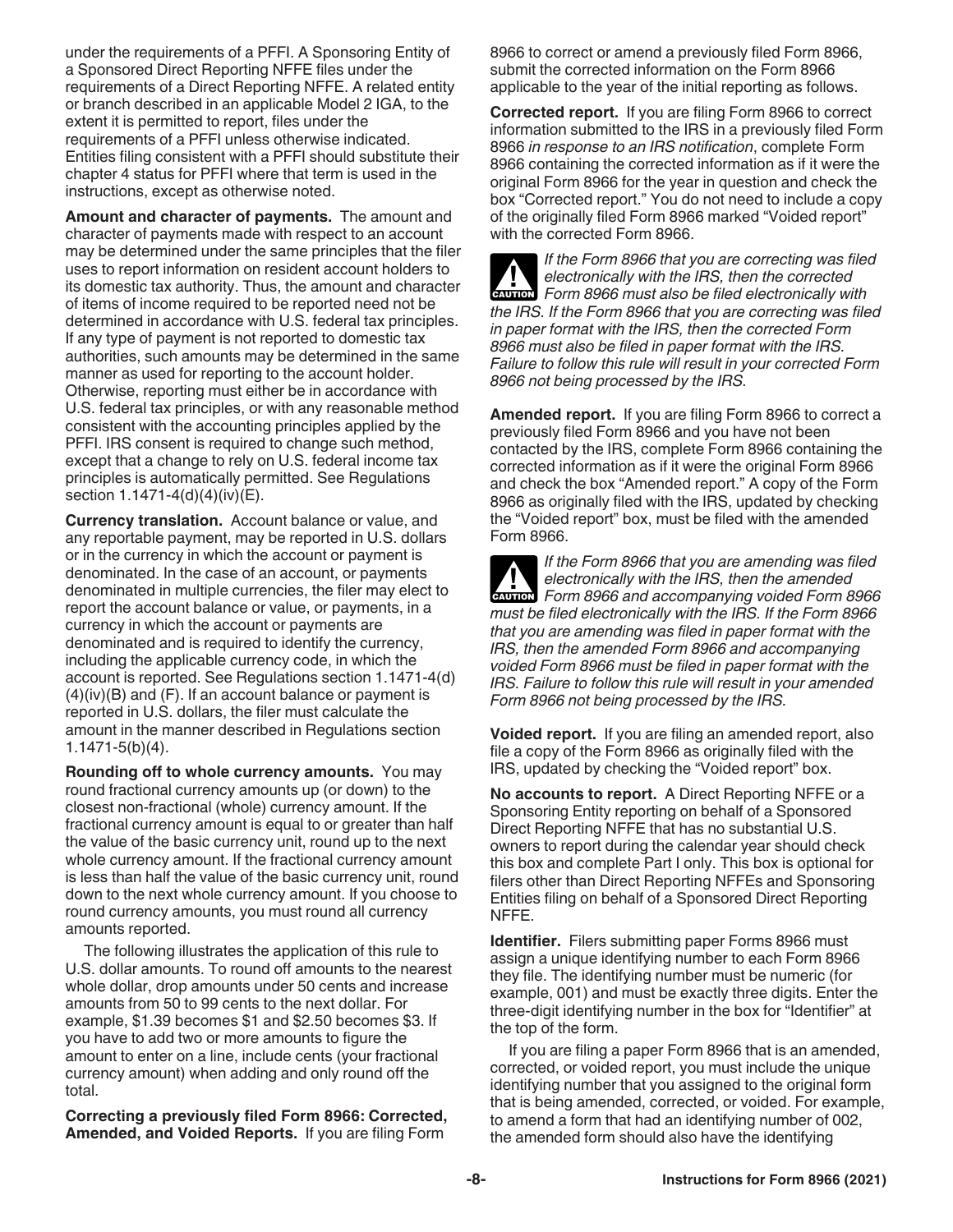number 002. In addition, the identifying number will be used by the IRS to identify the form in any correspondence with the filer.

The identifying number must be unique to each original Form 8966 filed for the current year. The identifying number can be reused on a new original form in a subsequent year.

#### **Part I—Identification of Filer**

Use Part I to provide identifying information about the Form 8966 filer. All filers must complete lines 1a through 3c. Filers provide information on lines 4 through 10 as required by the specific instructions for those lines.

**Line 1a.** Enter the filer's name.



*A Direct Reporting NFFE must identify itself as the filer and provide its identifying information on lines 1a through 3c.*



*A Sponsoring Entity or trustee that has agreed to assume the reporting obligations of a Sponsored FFI, a Sponsored Direct Reporting NFFE, or Trustee-Documented Trust, as applicable, must identify* 

*itself as the Form 8966 filer and must provide its identifying information on lines 1a through 3c. Sponsored FFIs, Sponsored Direct Reporting NFFEs, and Trustee-Documented Trusts are identified on line 6.*

**Line 1b.** Enter one of the filer category codes listed below.



*A related entity or branch should use the code for limited branch or limited FFI (code 03). All U.S. branches of FFIs not treated as U.S. persons should use the code for PFFIs (code 01). All U.S. branches that are treated as U.S. persons should use the code for withholding agents (code 10).*

• PFFI (other than a Reporting Model 2 FFI and including a U.S. branch of a PFFI not treated as a U.S. person)—Enter code 01.

- RDCFFI—Enter code 02.
- Limited Branch or Limited FFI—Enter code 03.
- Reporting Model 2 FFI—Enter code 04.
- QI, WP, or WT—Enter code 05.
- Direct Reporting NFFE—Enter code 06.

• Sponsoring Entity of a Sponsored FFI—Enter code 07.

• Sponsoring Entity of a Sponsored Direct Reporting NFFE—Enter code 08.

• Trustee of a Trustee-Documented Trust—Enter code 09.

• Withholding Agent (including a U.S. branch of a PFFI, Reporting Model 1 FFI, Reporting Model 2 FFI, or RDCFFI treated as a U.S. person and a U.S. branch of a Reporting Model 1 FFI (including any other RDCFFI) or Limited FFI that is not treated as a U.S. person)—Enter code 10.

• Territory Financial Institution treated as a U.S. person—Enter code 11.

**Lines 2 through 3c.** Enter the filer's mailing address, including country and postal code. If the filer is a PFFI, provide the mailing address of the office of the branch that maintains the account reported in Part II. If the filer's post office does not deliver mail to a street address and the

filer has a post office box, enter the filer's post office box number instead of the filer's street address.

**Line 4.** If the filer has been assigned a GIIN by the IRS, enter it on line 4. Use the GIIN of the branch of an FFI that maintains the account (if applicable). If the filer is a Direct Reporting NFFE, enter its GIIN, regardless of whether or not the account is maintained by a branch. A Sponsoring Entity or trustee filing Form 8966 on behalf of a Sponsored FFI, Sponsored Direct Reporting NFFE, or Trustee-Documented Trust, as applicable, should enter the Sponsoring Entity's or trustee's GIIN.



*A Sponsoring Entity should enter its Sponsoring Entity's GIIN, not a separate GIIN (if any) it receives when registering as a PFFI or RDCFFI. A trustee should enter the GIIN it receives when it registers to act as a trustee of a Trustee-Documented Trust, not a separate GIIN (if any) it receives when registering itself as a PFFI or RDCFFI.*

**Line 5.** If the filer has been assigned a U.S. taxpayer identification number (TIN) by the IRS, enter it on line 5. If you entered a GIIN on line 4, do not complete line 5. However, a QI, WP, or WT enters on line 5 the employer identification number (EIN) that was issued by the IRS to be used by the QI, WP, or WT when acting in its capacity as such (in addition to entering its GIIN on line 4). The filer is not required to obtain a U.S. TIN in order to file Form 8966 if the filer has not been issued a U.S. TIN. Do not enter a foreign TIN. If the filer does not have a U.S. TIN, leave this line blank.

**Lines 6 through 10.** Lines 6 through 10 only need to be completed if the filer is a Sponsoring Entity or a trustee of a Trustee-Documented Trust, or if the filer is making a payment to a Territory Financial Institution that is acting as an intermediary or that is a flow-through entity and is not treated as a U.S. person or to a certified deemed-compliant FFI that is acting as an intermediary and providing the filer with information on a substantial U.S. owner of a passive NFFE account holder or payee.

Enter the information required by lines 6 through 10 to report the indicated information relating only to one of the following.

• A Sponsored FFI on behalf of which a Sponsoring Entity is filing Form 8966.

• A Sponsored Direct Reporting NFFE on behalf of which a Sponsoring Entity is filing Form 8966.

• A Trustee-Documented Trust on behalf of which a trustee is filing Form 8966.

• A Territory Financial Institution not treated as a U.S. person that is acting as an intermediary or that is a flow-through entity and that receives a withholdable payment from the filer of Form 8966.

• A certified deemed-compliant FFI that is acting as an intermediary and providing the filer with information on a substantial U.S. owner of a passive NFFE account holder or payee.

**Lines 6 through 8c.** Follow the instructions for lines 1a through 3c to provide the information required by lines 6 through 8c. Enter the name and mailing address, including country and postal code, of the Sponsored FFI, Sponsored Direct Reporting NFFE, Trustee-Documented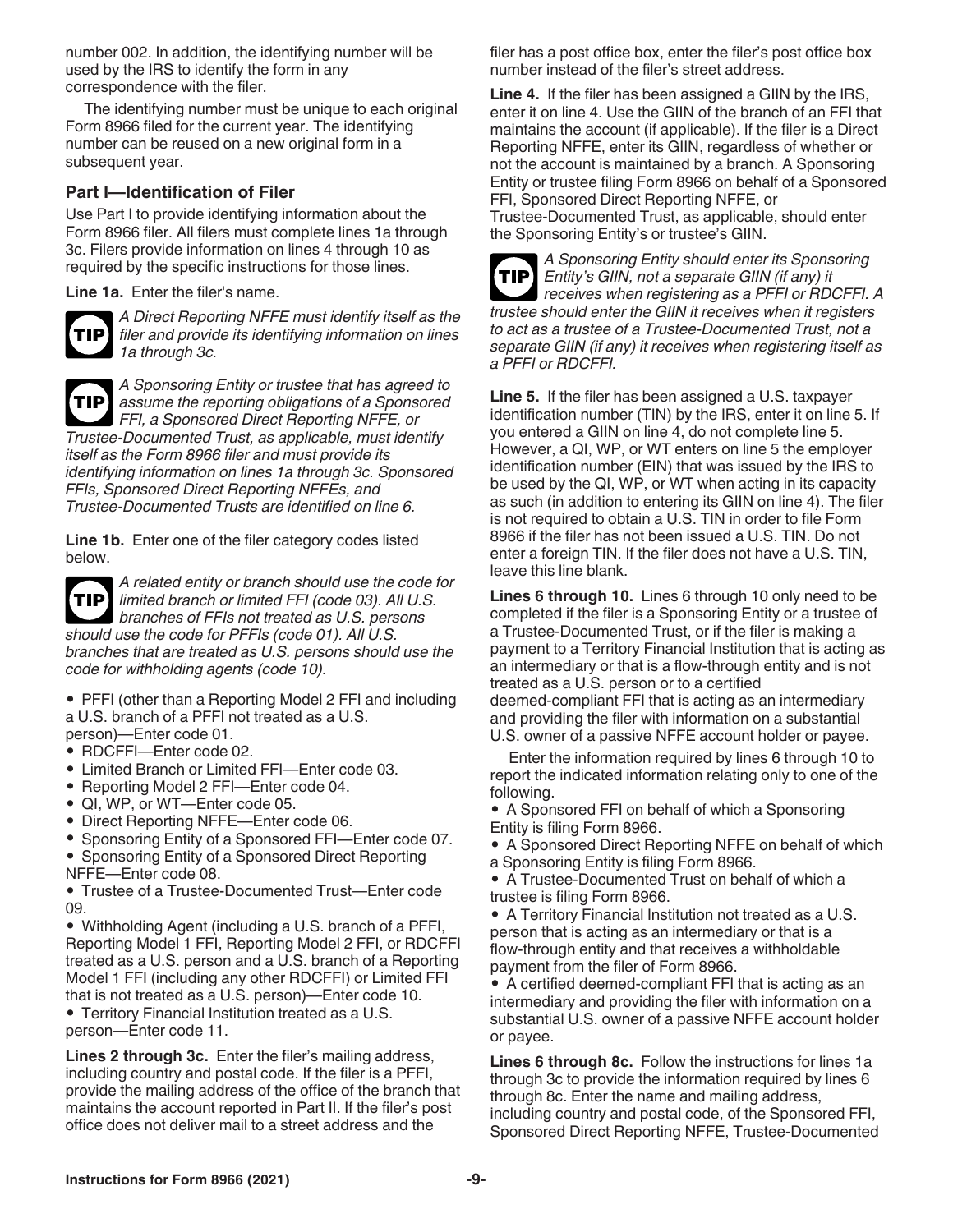Trust, Territory Financial Institution, or a certified deemed-compliant FFI acting as an intermediary. If the post office does not deliver mail to a street address and the entity identified on line 6 has a post office box, enter the post office box number instead of the street address.

**Line 9.** If the entity reported on line 6 is a Sponsored FFI (other than a sponsored, closely held investment vehicle) or a Sponsored Direct Reporting NFFE, enter the Sponsored Entity's GIIN on line 9. If the entity reported on line 6 is a Territory Financial Institution;

Trustee-Documented Trust; Sponsored FFI that is a sponsored, closely held investment vehicle; or certified deemed-compliant FFI acting as an intermediary, leave this line blank.



*Do not enter the GIIN of the Sponsoring Entity or trustee of a Trustee-Documented Trust on line 9.*  **I** *That information is reported on line 4.*<br> **CAUTION** *That information is reported on line 4.* 

**Line 10.** If the entity shown on line 6 has been issued a U.S. TIN, enter the TIN on line 10. If you entered the entity's GIIN on line 9, do not complete line 10. If the entity shown on line 6 is a Territory Financial Institution that has not been issued a TIN by the IRS, report the EIN assigned to the entity by the relevant U.S. territory. If the entity shown on line 6 does not have either a GIIN or a TIN, leave line 10 blank.

#### **Part II—Account Holder or Payee Information**

See the chart at *Specific Instructions* and *Special instructions for filers not specifically listed in chart*, earlier, before you begin this part to determine whether you are required to complete Part II.

#### **Direct Reporting NFFEs and Sponsored Direct Re-**

**porting NFFEs.** If you are a Direct Reporting NFFE or a Sponsoring Entity filing Form 8966 on behalf of a Sponsored Direct Reporting NFFE, do not complete Part II. Identifying information about the Direct Reporting NFFE or Sponsored Direct Reporting NFFE should be provided in Part I of the Form 8966.



*Jointly held accounts. If you are reporting a jointly held account in Part II, you must report*  **Property in the account in Part II, you must report each account holder that is a specified U.S.** *person on a separate Form 8966.*

#### **Lines 1a through 5. Account holder or payee**

**information.** Complete lines 1a through 5 as follows to report information with respect to:

• A U.S. account held by a specified U.S. person and maintained by a PFFI.

• A passive NFFE with substantial U.S. owners or an ODFFI with certain equity or debt interests held by specified U.S. persons that:

1. Is an account holder of a PFFI; or

2. Receives a withholdable payment from a withholding agent, unless the withholding agent receives the certification from a PFFI or RDCFFI receiving the payment, as described in *Withholding Agent Reporting*  under *Accounts and Withholdable Payments Required To Be Reported*, earlier.

**Line 1a.** Enter the name of the account holder or payee.

**Line 1b.** Check the appropriate box to indicate whether the account holder or payee is an individual or entity.

**Lines 2 through 3c.** Enter the account holder's or payee's residence address, including country and postal code, on lines 2 through 3c. If a residence address cannot be reported as required, report the address used for account or payee mailings by the FFI or withholding agent.

**Line 3c.** If you are reporting an address in the United States, enter only the 9-digit zip code ( $zip + 4$ ) for that address.

**Line 4.** If the account holder or payee has been assigned a TIN, enter that number on line 4. If the account holder or payee does not have a TIN, leave line 4 blank.

**Line 5.** Check the appropriate box on line 5 that describes the account holder or payee reported on line 1a.

#### **Part III—Owner Information (File a Separate Report for Each U.S. Owner That Is a Specified U.S. Person)**

See the chart at *Specific Instructions* and *Special instructions for filers not specifically listed in chart*, earlier, before you begin this part to determine whether you are required to complete Part III.

Use Part III to report information about substantial U.S. owners of a passive NFFE, substantial U.S. owners of a Direct Reporting NFFE, substantial U.S. owners of a Sponsored Direct Reporting NFFE, and specified U.S. persons owning certain equity or debt interests in an ODFFI identified in Part II, line 1a. Complete lines 1 through 4 to report U.S. owner information as follows.

**Line 1.** Enter the U.S. owner's name.

**Lines 2 through 3c.** Enter the U.S. owner's residence address, including country and postal code, on lines 2 through 3c.

**Line 3c.** If you are reporting an address in the United States, enter only the 9-digit zip code ( $zip + 4$ ) for that address.

**Line 4.** Enter the social security number (SSN), individual taxpayer identification number (ITIN), or employer identification number (EIN) of the U.S. owner.

*U.S. owners. If you are a PFFI or withholding agent reporting substantial U.S. owners of a*  **Passive NFFE, or specified U.S. owners of a**<br> **CAUTION** passive NFFE, or specified U.S. persons owning *certain equity or debt interests in an ODFFI, you are required to file a separate Form 8966 to report information required in Part III for each such substantial U.S. owner or specified U.S. person. If you are a Direct Reporting NFFE or a Sponsoring Entity filing on behalf of a Sponsored Direct Reporting NFFE, you are required to file a separate Form 8966 to report each substantial U.S. owner.*

## **Part IV—Financial Information**

See the chart at *Specific Instructions* and *Special instructions for filers not specifically listed in chart*, earlier, before you begin this part to determine whether you are required to complete Part IV.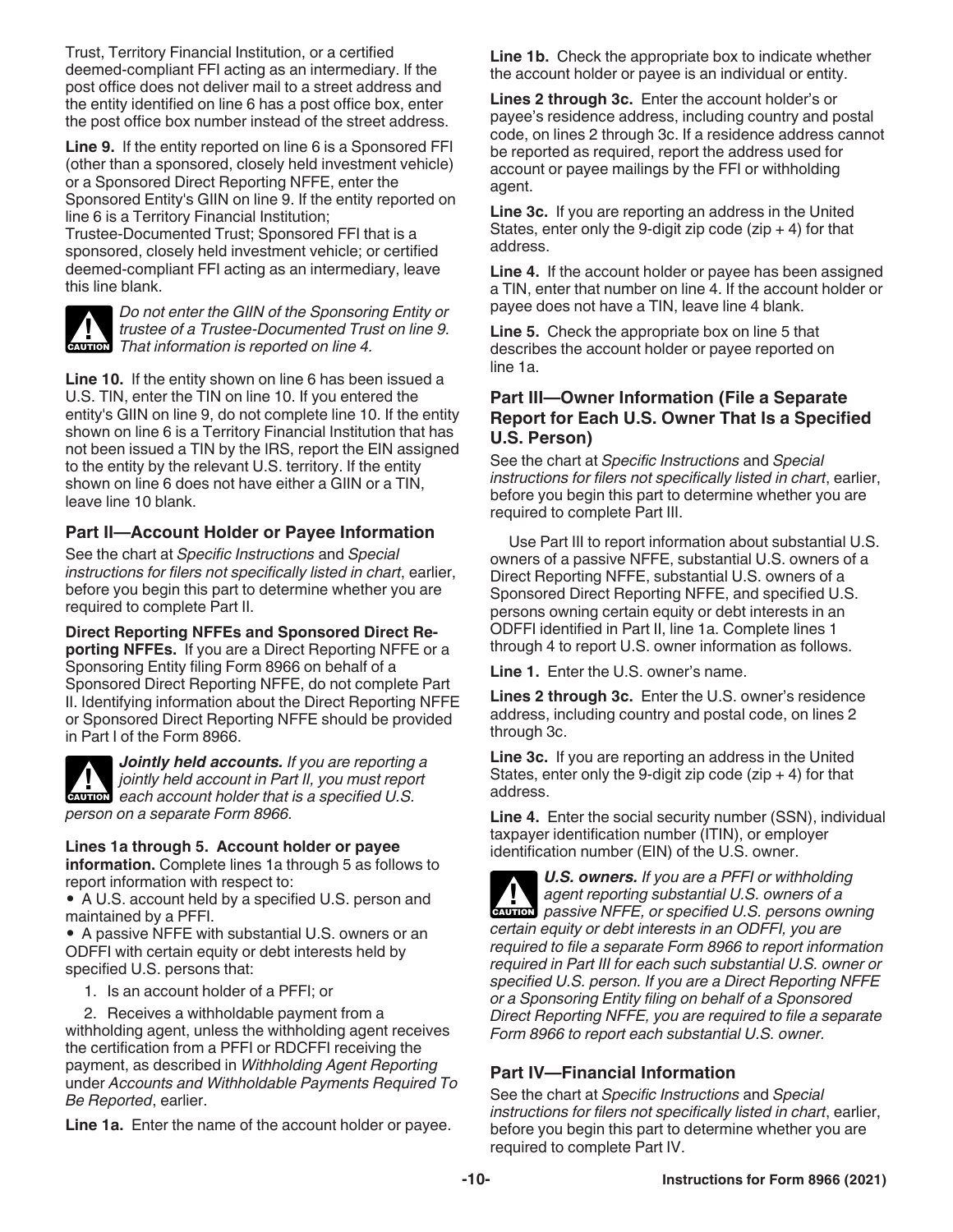Use Part IV to provide financial information about: • An account maintained by a PFFI and held by a specified U.S. person, passive NFFE with substantial U.S. owners, or ODFFI with specified U.S. persons holding certain equity or debt interests in the ODFFI reported on Part II, line 1a.

• A withholdable payment made to a passive NFFE with a substantial U.S. owner or an ODFFI with a specified U.S. person holding certain equity or debt interests in the ODFFI reported on Part II, line 1a, by a withholding agent that is not a PFFI.

• The value of each substantial U.S. owner's equity interest in the Direct Reporting NFFE or the Sponsored Direct Reporting NFFE.

• The total of all payments made to each substantial U.S. owner of a Direct Reporting NFFE or a Sponsored Direct Reporting NFFE during the calendar year by such NFFE with respect to each such owner's equity interest in the NFFE.

## **PFFI Filers**

Enter the following information on lines 1 through 4d for each account required to be reported by a PFFI and held by a specified U.S. person, a passive NFFE with respect to its substantial U.S. owners, or an ODFFI with respect to certain equity or debt interests held by more than one specified U.S. person.

Line 1. Enter the account number on line 1. The account number is the identifying number assigned by the PFFI for a purpose other than the filing of this form, or, if no such number is assigned to the account, a unique serial number or other number the PFFI assigns to the account for purposes of filing this form that distinguishes it from other accounts maintained by the PFFI. For example, the account number may be the account number of a custodial account or depository account, the code (ISIN or other) related to a debt or equity interest (if not held in a custody account), or the identification code of a cash value insurance contract or annuity contract. If the PFFI has no account numbering system, enter "NANUM" for no account number.

**Line 2.** If the amounts reported on lines 3a and 4a through 4d are not reported in U.S. dollars, enter the code for the currency in which the amounts are reported. The currency code must be a valid three-character ISO 4217 currency code. If the amounts are reported in U.S. dollars, enter "USD."

**Line 3a.** Enter the average calendar year account balance or value if that amount is reported to the account holder. Otherwise, report the account balance or value as of the end of the calendar year. See Regulations section 1.1471-5(b)(4) for detailed rules for determining an account's balance or value.



*year."*

*If an account is closed or transferred in its entirety during the calendar year, enter the amount or value withdrawn or transferred from the account in connection with the closure or transfer on line 3a and check the box on line 3b for "Account closed during the* 



*Each holder of a jointly held account is attributed the entire balance or value of the joint account.*

**Line 3b. Account closed during the year.** Check this box if the account reported in Part IV was closed or transferred in its entirety during the calendar year. If an account holder rolls over the amounts in one account into another account (of the same or different type) with the same FFI during the calendar year, do not report the account as closed.

**Line 4a.** Enter the aggregate gross amount of interest paid or credited to the account being reported for the calendar year.

**Line 4b.** Enter the aggregate gross amount of dividends paid or credited with respect to an account being reported for the calendar year.

**Line 4c.** Enter the aggregate gross proceeds from the sale or redemption of property paid or credited to the account being reported for the calendar year.

**Line 4d.** Enter the aggregate gross amount of all income paid or credited to an account for the calendar year, reduced by interest, dividends, and gross proceeds reported on lines 4a through 4c. For accounts described in Regulations sections 1.1471-5(b)(1)(iii) (certain debt or equity interests, other than an interest as a partner in a partnership) or 1.1471-5(b)(1)(iv) (certain cash value insurance contracts and annuity contracts), enter the aggregate gross amounts paid or credited to the account during the calendar year, including payments in redemption (in whole or part) of the account, and do not enter any amounts on lines 4a through 4c. In the case of an account that is a partner's interest in a partnership, report the amount of the partner's distributive share of the partnership's income or loss for the calendar year, without regard to whether any such amount is distributed to the partner during the year, and any guaranteed payments for the use of capital, and do not enter any amounts on lines 4a through 4c. The amounts required to be reported may be determined based on the partnership's tax returns or, if the tax returns are unavailable by the due date for filing this form, the partnership's financial statements or any other reasonable method used by the partnership for calculating the partner's share of partnership income by such date.



*If an account is closed or transferred in its entirety during a calendar year, report the amounts paid or*  **TIP** *credited to the account for the calendar year until the date of transfer or closure on lines 4a through 4d. See Regulations section 1.1471-4(d)(4)(iv)(D).*

## **Withholding Agents**

A withholding agent that is not an FFI should enter the following information on lines 1 through 4d in connection with withholdable payments made to:

• An account maintained by the withholding agent and held by a passive NFFE with a substantial U.S. owner or an ODFFI with a specified U.S. person owning certain equity or debt interests in the ODFFI.

• A payment on an obligation made to a payee that the withholding agent treats as a passive NFFE with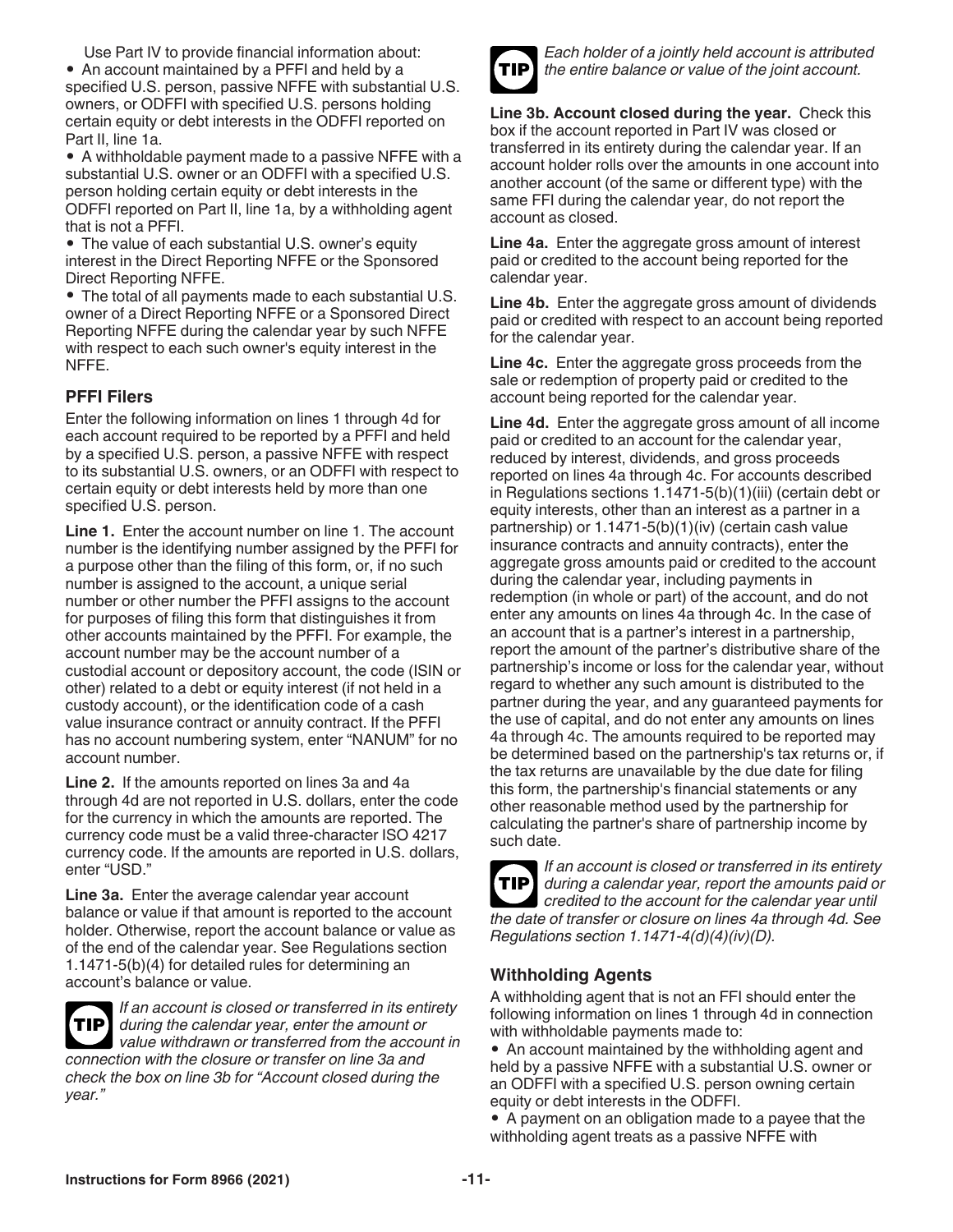substantial U.S. owner(s) or an ODFFI with a specified U.S. person owning certain equity or debt interests in the ODFFI.

**Line 1.** If the payment is made to an account, enter the account number on line 1. If the payment is not made to an account maintained by the payor, enter "NANUM" for no account number.

**Line 2.** If the amounts reported on lines 3a and 4a through 4d are not reported in U.S. dollars, enter the code for the currency in which the amounts are reported. The currency code must be a valid three-character ISO 4217 currency code. If the amounts are reported in U.S. dollars, enter "USD."

**Line 3a.** With respect to an account held by an ODFFI, enter the average calendar year account balance or value if that amount is reported to the account holder. Otherwise, report the account balance or value as of the end of the calendar year. See Regulations section 1.1471-5(b)(4) for detailed rules for determining an account's balance or value. If the account holder is a passive NFFE, or if the payment is not made to an account, enter "0" on this line.

**Line 3b.** Do not check the box on line 3b.

**Line 4a.** Enter the aggregate gross amount of interest paid (or credited to the payee's account) that is a withholdable payment for the calendar year.

**Line 4b.** Enter the aggregate gross amount of dividends paid (or credited to the payee's account) that is a withholdable payment for the calendar year.

**Line 4c.** Enter the aggregate gross proceeds paid (or credited to the payee's account) that is a withholdable payment for the calendar year.

**Line 4d.** Enter the aggregate gross amount of all income paid (or credited to the payee's account) that is a withholdable payment for the calendar year, reduced by interest, dividends, and gross proceeds reported on lines 4a through 4c.

#### **Direct Reporting NFFEs and Sponsored Direct Reporting NFFEs**

If you are a Direct Reporting NFFE or a Sponsoring Entity filing Form 8966 on behalf of a Sponsored Direct Reporting NFFE, complete lines 1 through 4d as follows.

**Line 1.** Enter "NANUM" (for no account number) on line 1.

**Line 2.** If the amounts reported on lines 3a and 4a through 4d are not reported in U.S. dollars, enter the code for the currency in which the amounts are reported. The currency code must be a valid three-character ISO 4217 currency code. If the amounts are reported in U.S. dollars, enter "USD."

**Line 3a.** Enter the value of the equity interest in the NFFE of the substantial U.S. owner identified in Part III.

**Line 3b.** Do not check the box on line 3b.

**Lines 4a through 4d.** Enter the total of all payments made by the NFFE during the calendar year to the substantial U.S. owner identified in Part III (either divided by type of payment on lines 4a through 4d or as one amount on line 4d), including the gross amounts paid or credited to the substantial U.S. owner with respect to such owner's equity interest in the NFFE during the calendar year, which include payments in redemption or liquidation (in whole or part) of the substantial U.S. owner's equity interest in the NFFE.

#### **Part V—Pooled Reporting Type**

See the chart at *Specific Instructions* and *Special instructions for filers not specifically listed in chart*, earlier, before you begin this part to determine whether you are required to complete Part V.

If you are a PFFI, use Part V to report information about the accounts held by recalcitrant account holders (or, for a Reporting Model 2 FFI, non-consenting U.S. accounts) on a pooled basis. If you are required to report more than one type of pooled reporting account, file a separate Form 8966 for each type.



#### *Direct Reporting NFFEs and Sponsored Direct Reporting NFFEs. Do not complete Part V.*

**Lines 1 through 5.** Complete lines 1, 2, 4, and 5 as follows to report information about accounts for which pooled reporting is permitted. Do not complete line 3.

**Line 1.** Check the appropriate box for the applicable pooled reporting type. See *Accounts and Withholdable Payments Required To Be Reported—Accounts for which pooled reporting is permitted* for the categories of pooled reporting accounts.

*If you are a Reporting Model 2 FFI reporting a preexisting account that is a non-consenting U.S. account, use the pooled reporting category for recalcitrant account holders that are U.S. persons or recalcitrant account holders with U.S. indicia (if the Reporting Model 2 FFI treats the account as a U.S. account based on U.S. indicia as permitted under Annex I of the Model 2 IGA). If you are a Reporting Model 2 FFI reporting a new individual account that has a change in circumstances that causes you to know or have reason to know that the original self-certification is incorrect or unreliable and you are unable to obtain a valid self-certification establishing whether the account holder is a U.S. citizen or resident, use the pooled reporting category for recalcitrant account holders with U.S. indicia.* **TIP**

**Line 2.** Enter the total number of accounts reported in Part V.

**Line 3.** Do not complete this line.

**Line 4.** Enter the aggregate balance or value of the accounts held by recalcitrant account holders (or, for Reporting Model 2 FFIs, non-consenting U.S. accounts) at the end of the year.

**Line 5.** If the amounts reported on lines 3 and 4 (to the extent applicable) are not reported in U.S. dollars, enter the code for the currency in which the amounts are reported. The currency code must be a valid three-character ISO 4217 currency code. If the amounts are reported in U.S. dollars, enter "USD."